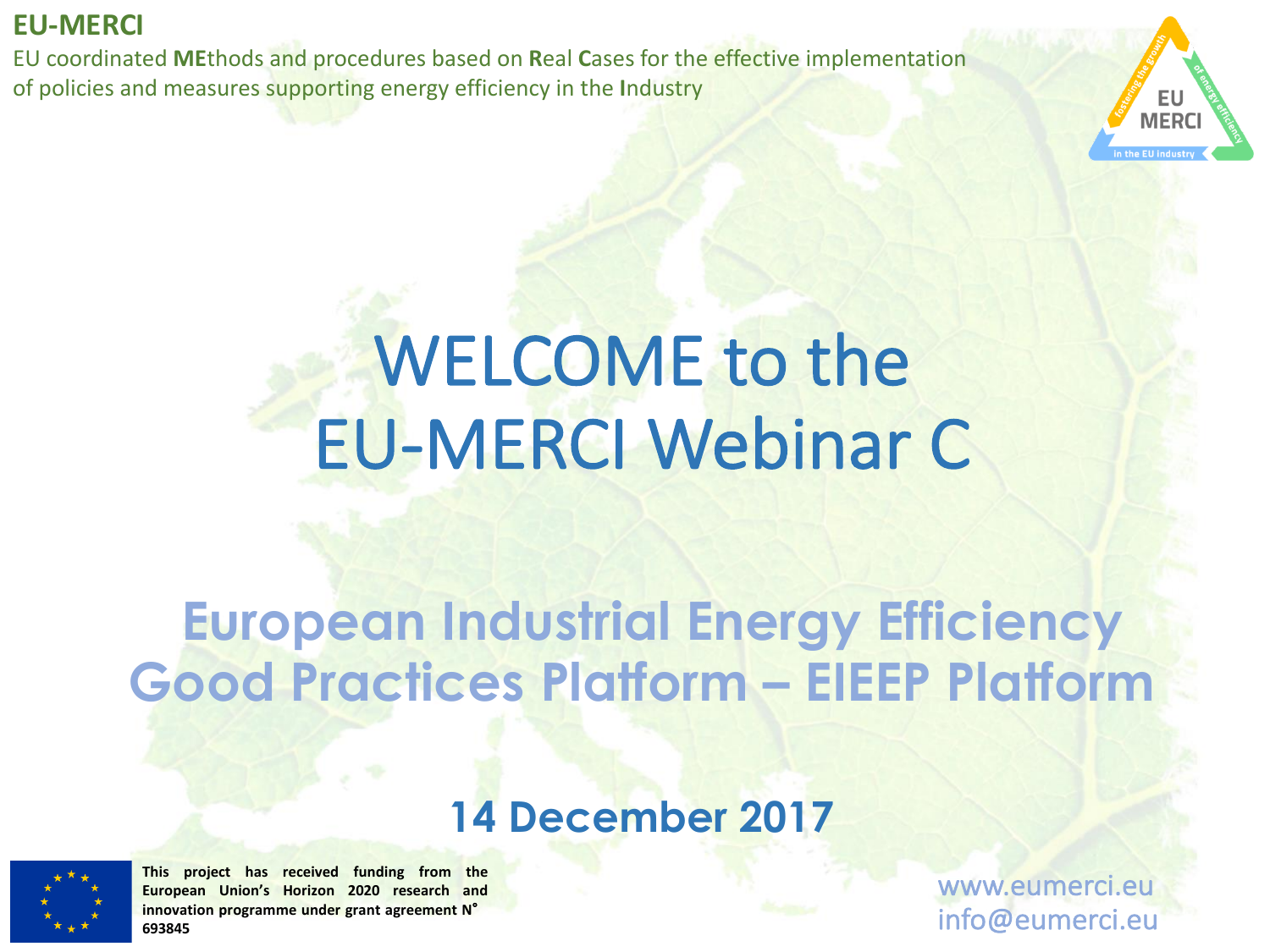EU coordinated MEthods and procedures based on Real Cases for the effective implementation of policies and measures supporting energy efficiency in the Industry

- EU-MERCI is a Coordination and Support Action of the EU Horizon 2020 Programme
- **Objective of EU-MERCI**
- To foster the growth of Energy Efficiency in the European Union industry, through the identification and dissemination of real experiences of Good efficiency Practices
- To share of experiences on the implementation of polices, schemes and mechanisms to support their exploitation

• **Project partners**



EU **MERC** 

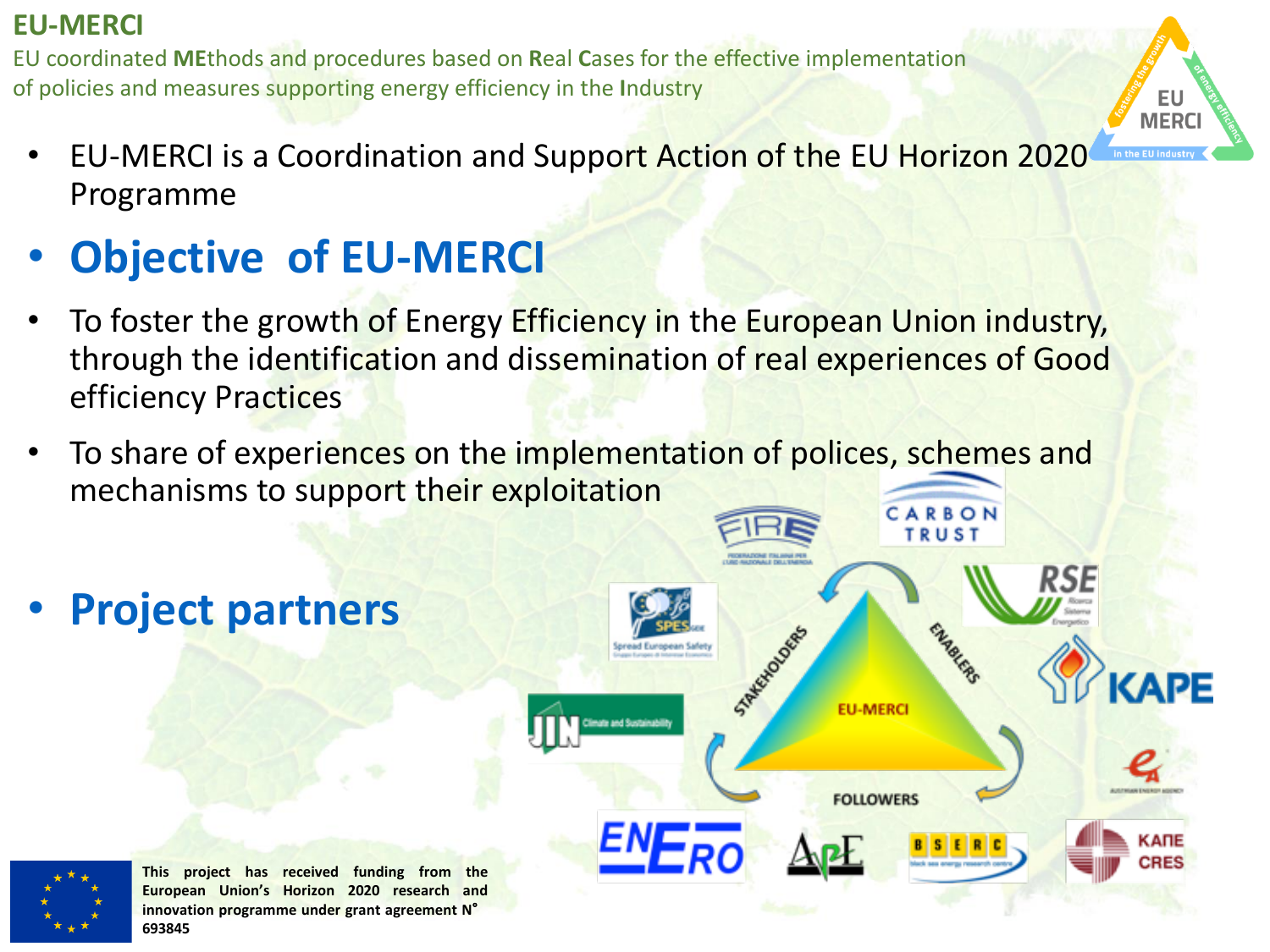EU coordinated MEthods and procedures based on Real Cases for the effective implementation of policies and measures supporting energy efficiency in the Industry

# **Webinar A Webinar B**

Energy efficiency policies and schemes for Industry 17/02/2017

Energy efficiency implementation in industries: the EU-MERCI approach to "Good practices" for multi-sector companies 05/05/2017

ΕU **MERC** 

# **Webinar C**

European Industrial Energy Efficiency Good Practices Platform -EIEEP Platform" 14/12/2017

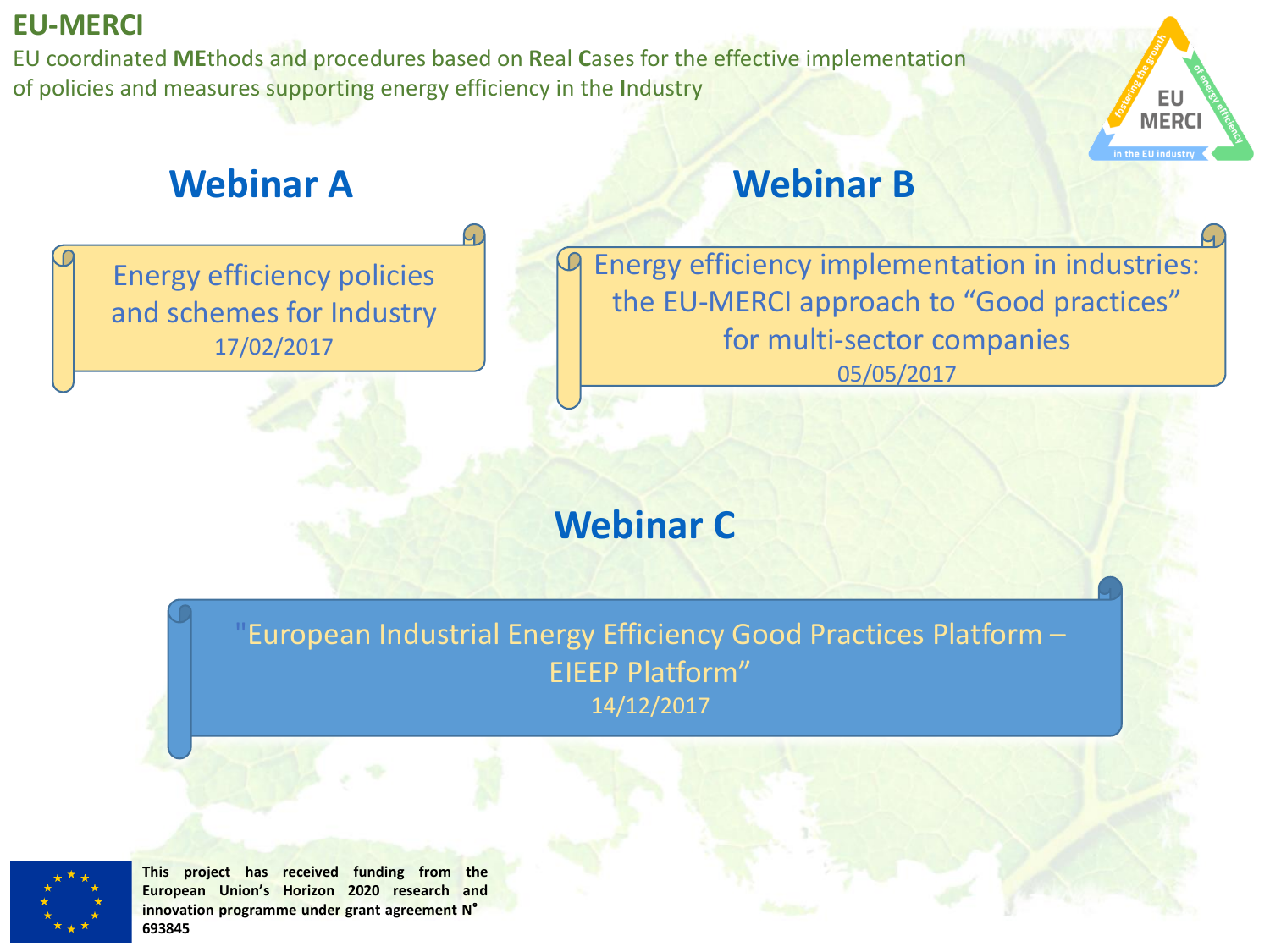EU coordinated MEthods and procedures based on Real Cases for the effective implementation of policies and measures supporting energy efficiency in the **Industry** 

European Industrial Energy Efficiency Good Practices Platform - EIEEP Platform" 14/12/2017

ERC

- Valorized results of the 2 year research conducted during the project's implementation gathered to the EIEEP platform, a comprehensive database of "Good" and "Best" Practices in the field of energy efficiency in the industrial sector, collected throughout Europe.
- Explanation of the selection process of the chosen practices and the way to use the platform.
- Description of scenarios concerning the energy efficiency in the industry sector, as resulted from the project's deepening on the field.
- There will be time for Questions & Answers at the end of the Webinar
- To pose your questions and comments, please use the Chat, identifying the name of the speaker you want to pose the question to and the organization she/he comes from.

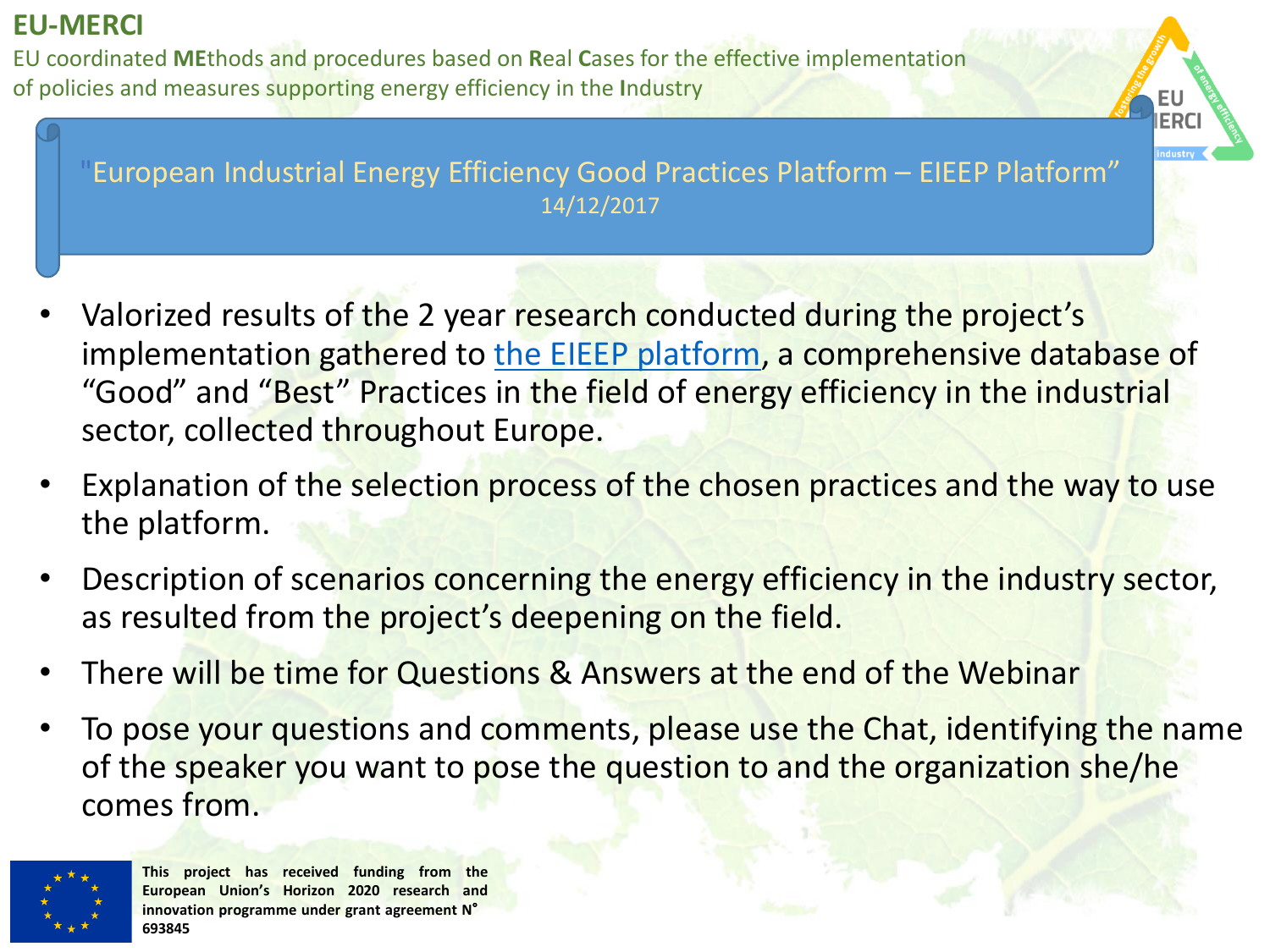EU coordinated MEthods and procedures based on Real Cases for the effective implementation of policies and measures supporting energy efficiency in the Industry

# **Join us!**



- EU- MERCI encourages the creation of a Stakeholders Community to follow, validate and provide suggestions to the project
- You are welcome to join our Community by accessing the website www.eumerci.eu or emailing to: info@eumerci.eu



Do you have best practice to share?

The expected outcomes of this project will be to select of exemplary cases and best



#### **Join EU-MERCI** stakeholders community

The EU-MERCL stakeholders are the technical and nontechnical organizations



#### **Subscribe to EU-MERCI** newsletter

If you want to be updated about the project, fill in the following form and you will receive the



**Comparative** report of industryrelevant energy efficiency policies in **Europe**